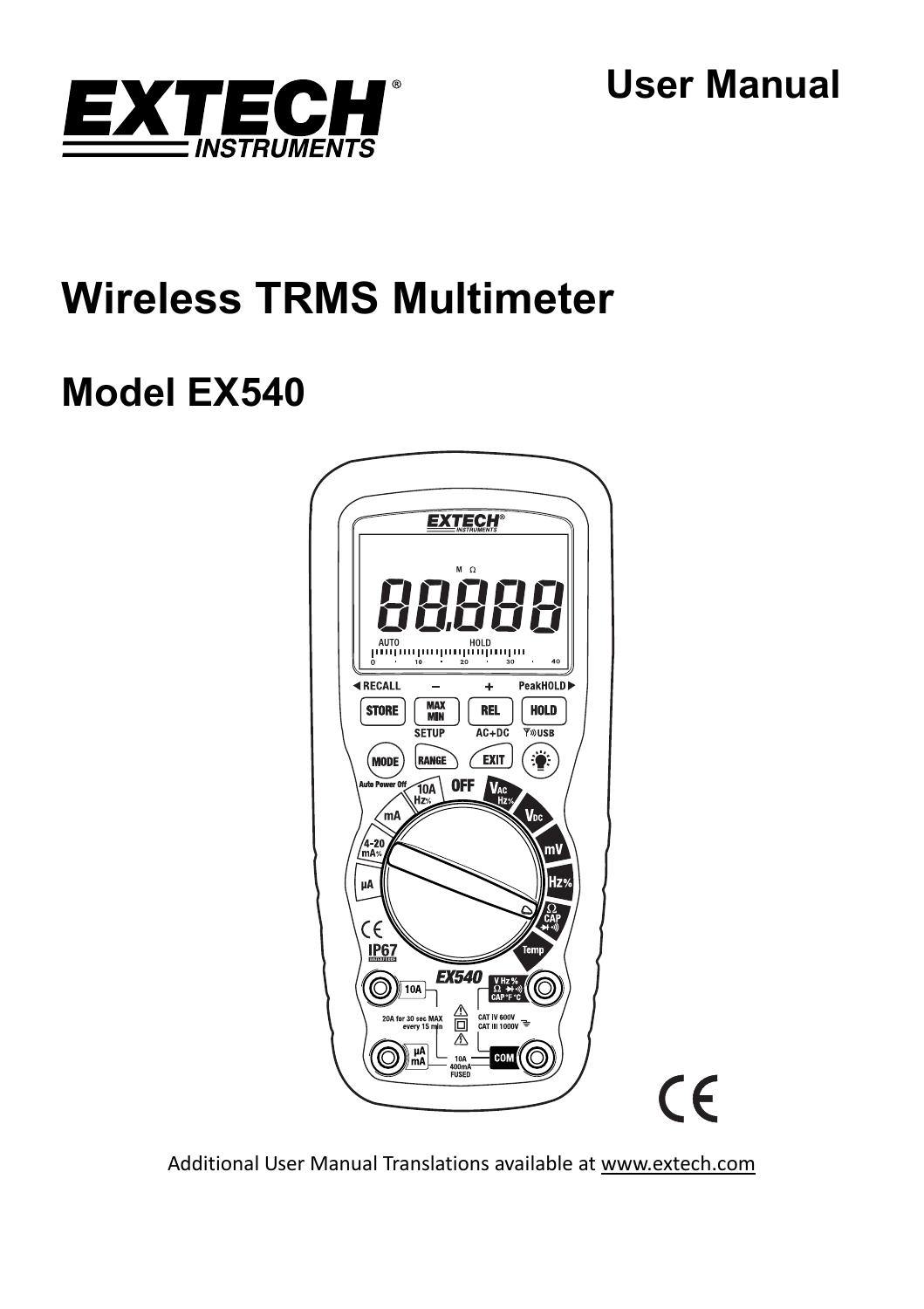# *Introduction*

This meter measures AC/DC Voltage, AC/DC Current, Resistance, Capacitance, Frequency (electrical & electronic), Duty Cycle, Diode Test, and Continuity plus Thermocouple Temperature. It can store and recall data. It features a waterproof, rugged design for heavy duty use. This meter can transmit data wirelessly when linked to a PC. Proper use and care of this meter will provide many years of reliable service.

# *Safety*



# **PER IFC1010 OVERVOLTAGE INSTALLATION CATEGORY**

## *OVERVOLTAGE CATEGORY I*

Equipment of OVERVOLTAGE CATEGORY I is equipment for connection to circuits in which measures are taken to limit the transient overvoltages to an appropriate low level.

Note – Examples include protected electronic circuits.

#### *OVERVOLTAGE CATEGORY II*

Equipment of OVERVOLTAGE CATEGORY II is energy-consuming equipment to be supplied from the fixed installation.

Note – Examples include household, office, and laboratory appliances.

## *OVERVOLTAGE CATEGORY III*

Equipment of OVERVOLTAGE CATEGORY III is equipment in fixed installations.

Note – Examples include switches in the fixed installation and some equipment for industrial use with permanent connection to the fixed installation.

*OVERVOLTAGE CATEGORY IV* 

Equipment of OVERVOLTAGE CATEGORY IV is for use at the origin of the installation.

Note – Examples include electricity meters and primary over-current protection equipment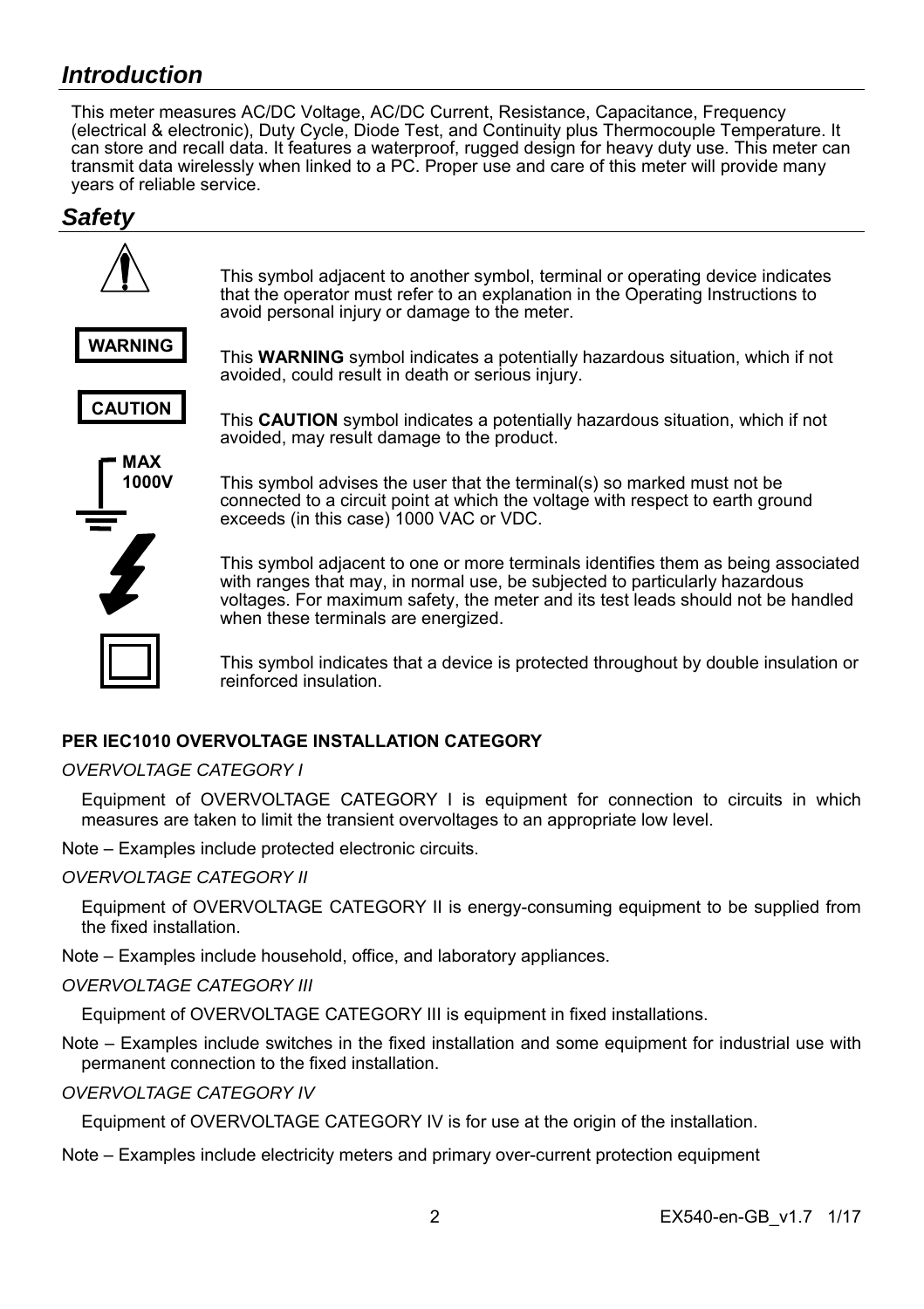#### **SAFETY INSTRUCTIONS**

This meter has been designed for safe use, but must be operated with caution. The rules listed below must be carefully followed for safe operation.

1. **NEVER** apply voltage or current to the meter that exceeds the specified maximum:

| <b>Input Protection Limits</b>                                            |                                                                         |  |
|---------------------------------------------------------------------------|-------------------------------------------------------------------------|--|
| Function                                                                  | Maximum Input                                                           |  |
| V DC or V AC                                                              | 1000VDC/AC rms                                                          |  |
| mA AC/DC                                                                  | 500mA 1000V fast acting fuse                                            |  |
| A AC/DC                                                                   | 10A 1000V fast acting fuse (20A for 30 seconds max<br>every 15 minutes) |  |
| Frequency, Resistance, Capacitance,<br>Duty Cycle, Diode Test, Continuity | 1000VDC/AC rms                                                          |  |
| Temperature                                                               | 1000VDC/AC rms                                                          |  |
| Surge Protection: 8kV peak per IEC 61010                                  |                                                                         |  |

- 2. **USE EXTREME CAUTION** when working with high voltages.
- 3. **DO NOT** measure voltage if the voltage on the "COM" input jack exceeds 1000V above earth ground.
- 4. **NEVER** connect the meter leads across a voltage source while the function switch is in the current, resistance, or diode mode. Doing so can damage the meter.
- 5. **ALWAYS** discharge filter capacitors in power supplies and disconnect the power when making resistance or diode tests.
- 6. **ALWAYS** turn off the power and disconnect the test leads before opening the covers to replace the fuse or batteries.
- 7. **NEVER** operate the meter unless the back cover and the battery and fuse covers are in place and fastened securely.
- 8. If the equipment is used in a manner not specified by the manufacturer, the protection provided by the equipment may be impaired.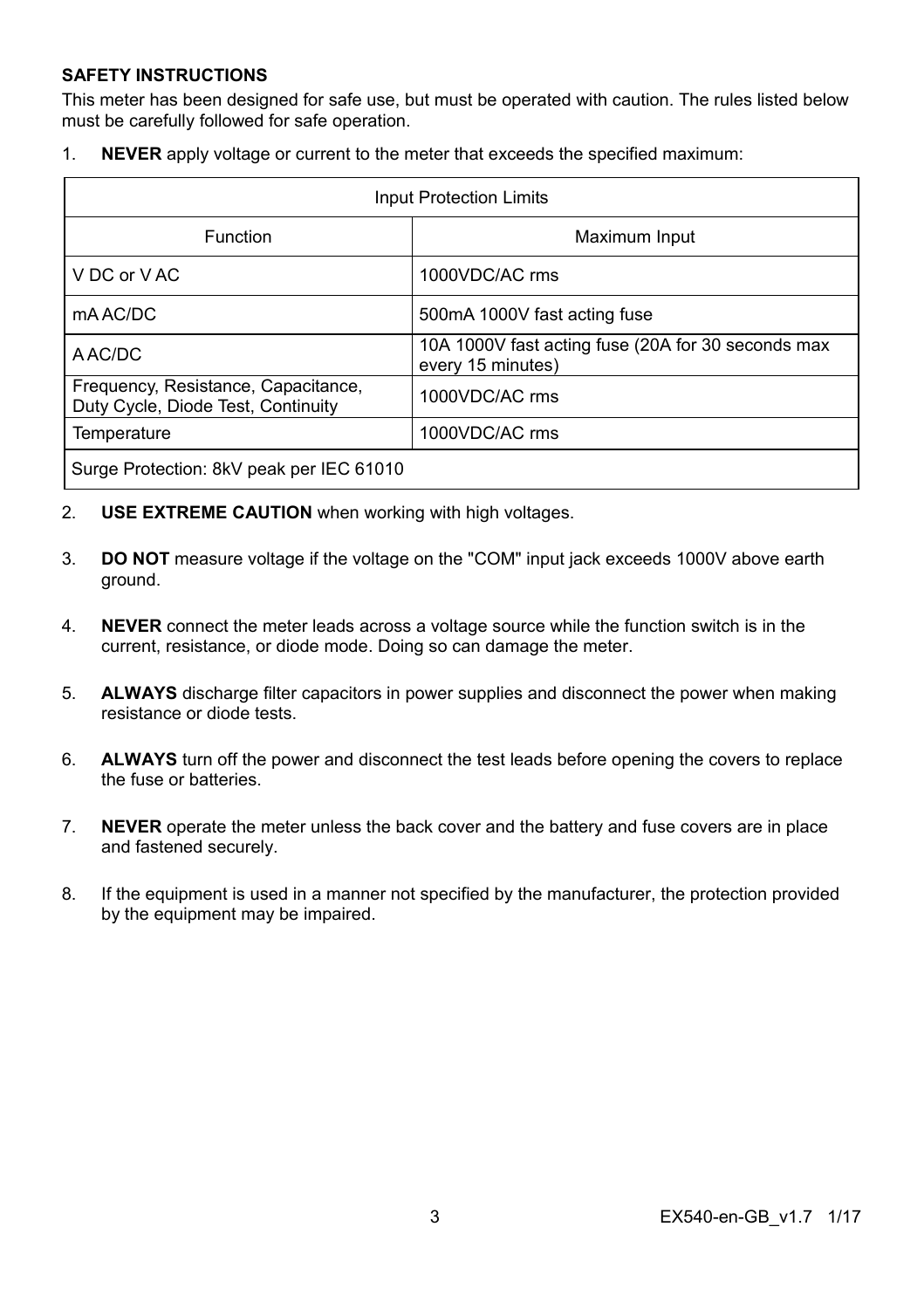# *Controls and Jacks*

- 1. 40,000 count LCD display
- 2. STORE(<RECALL) button
- 3. MAX/MIN (-) button
- 4. MODE button
- 5. RANGE(SETUP) button
- 6. Function switch
- 7. mA, µA and 10A input jacks
- 8. COM input jack
- 9. Positive input jack
- 10. Backlight button
- 11. EXIT(AC+DC) button
- 12. HOLD(PEAKHOLD>) button
- 13. REL (+) button

**Note:** Tilt stand and battery compartment are on rear of unit.

# *Symbols and Annunciators*

| •))) | Continuity |
|------|------------|
|      |            |

- Diode test Ħ
- **Battery status** n nano  $(10^{-9})$  (capacitance)
- $\mu$  micro (10<sup>-6</sup>) (amps, cap)
- m milli  $(10^{-3})$  (volts, amps)
- A Amps

Ø

- k kilo  $(10^3)$  (ohms)
- F Farads (capacitance)
- M mega (10<sup>6</sup>



| м    | mega $(10^6)$ (ohms)   | YV))        | RF transmitter active                |
|------|------------------------|-------------|--------------------------------------|
| Ω    | Ohms                   | <b>PEAK</b> | Peak Hold                            |
| Hz   | Hertz (frequency)      | V           | Volts                                |
| ℅    | Percent (duty ratio)   | Δ           | Relative                             |
| AС   | Alternating current    | <b>AUTO</b> | Autoranging                          |
| DC   | Direct current         | HOLD        | Display hold                         |
| ٥F   | Degrees Fahrenheit     | °C          | Degrees Centigrade                   |
| MAX  | Maximum                | <b>MIN</b>  | Minimum                              |
| N0.  | Serial number          | S           | second                               |
| SET  | Set up parameter       | AC+DC       | Alternating current + Direct current |
| TRMS | True RMS               | <b>STO</b>  | Store                                |
| RCL  | Recall                 | <b>AUTO</b> | Auto Range                           |
| Ø    | Auto Power off enabled | ⊹(⊁         | <b>Backlight</b>                     |

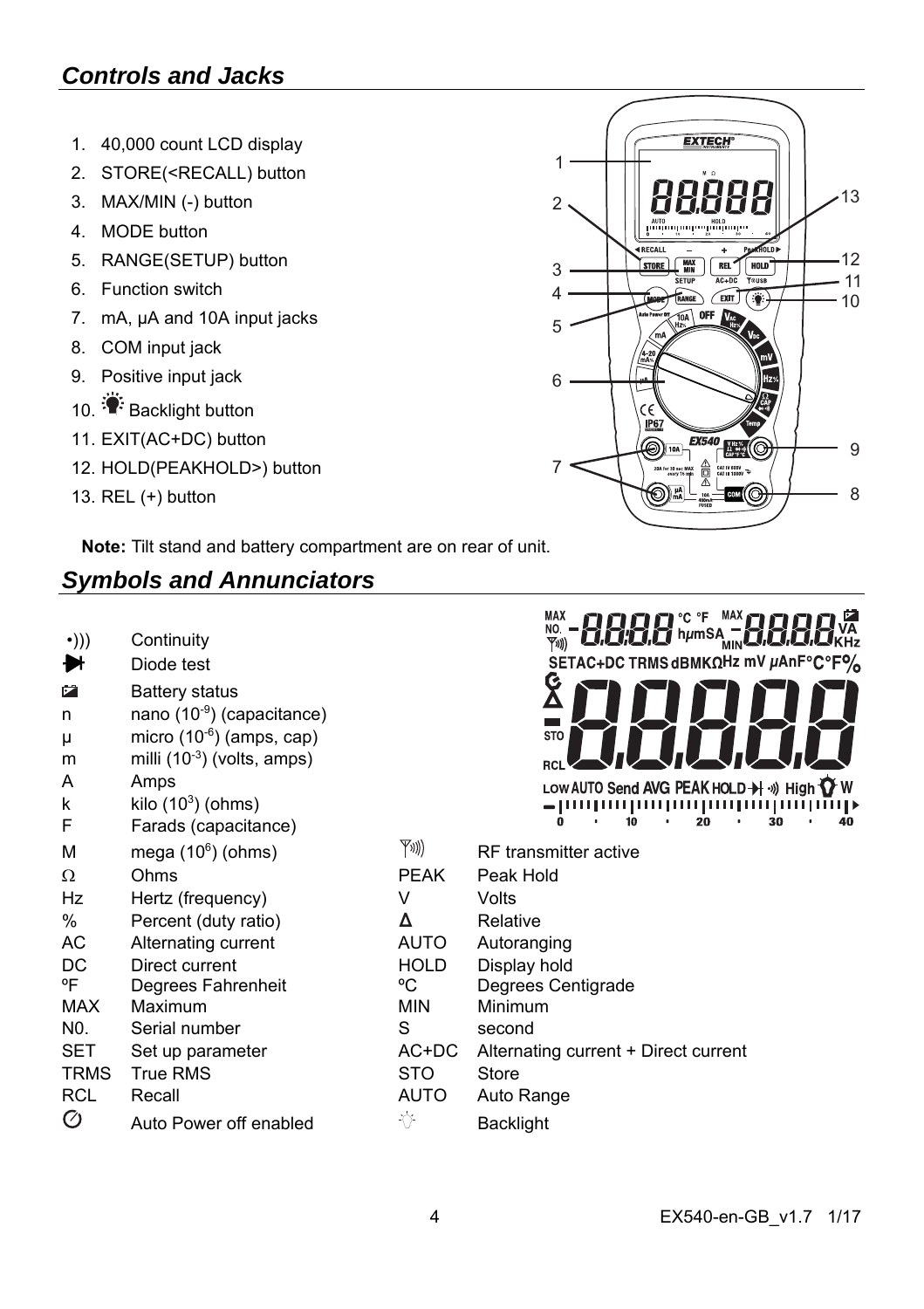**WARNING**: Risk of electrocution. High-voltage circuits, both AC and DC, are very dangerous and should be measured with great care.

- 1. ALWAYS turn the function switch to the **OFF** position when the meter is not in use.
- 2. If "OL" appears in the display during a measurement, the value exceeds the range you have selected. Change to a higher range.

# **DC VOLTAGE MEASUREMENTS**

**CAUTION:** Do not measure DC voltages if a motor on the circuit is being switched ON or OFF. Large voltage surges may occur that can damage the meter.

- 1. Set the function switch to the **VDC** position.
- 2. Insert the black test lead banana plug into the negative **COM** jack. Insert the red test lead banana plug into the positive **V** jack.
- 3. Touch the black test probe tip to the negative side of the circuit. Touch the red test probe tip to the positive side of the circuit.
- 4. Read the voltage in the display.



# **AC VOLTAGE (FREQUENCY, DUTY CYCLE) MEASUREMENTS**

**WARNING:** Risk of Electrocution. The probe tips may not be long enough to contact the live parts inside some 240V outlets for appliances because the contacts are recessed deep in the outlets. As a result, the reading may show 0 volts when the outlet actually has voltage on it. Make sure the probe tips are touching the metal contacts inside the outlet before assuming that no voltage is present.

**CAUTION:** Do not measure AC voltages if a motor on the circuit is being switched ON or OFF. Large voltage surges may occur that can damage the meter.

- 1. Set the function switch to the **VAC/Hz/%** position.
- 2. Insert the black test lead banana plug into the negative **COM** jack. Insert red test lead banana plug into the positive **V** jack.
- 3. Touch the black test probe tip to the neutral side of the circuit. Touch the red test probe tip to the "hot" side of the circuit.
- 4. Read the voltage in the main display and the frequency in the right auxiliary display
- 5. Press the **MODE** button to indicate "**Hz**".
- 6. Read the frequency in the main display.
- 7. Press the **MODE** button again to indicate "**%**".
- 8. Read the % of duty cycle in the main display.
- 9. With ACV in the main display, press EXIT for 2 seconds to measure AC+DC.

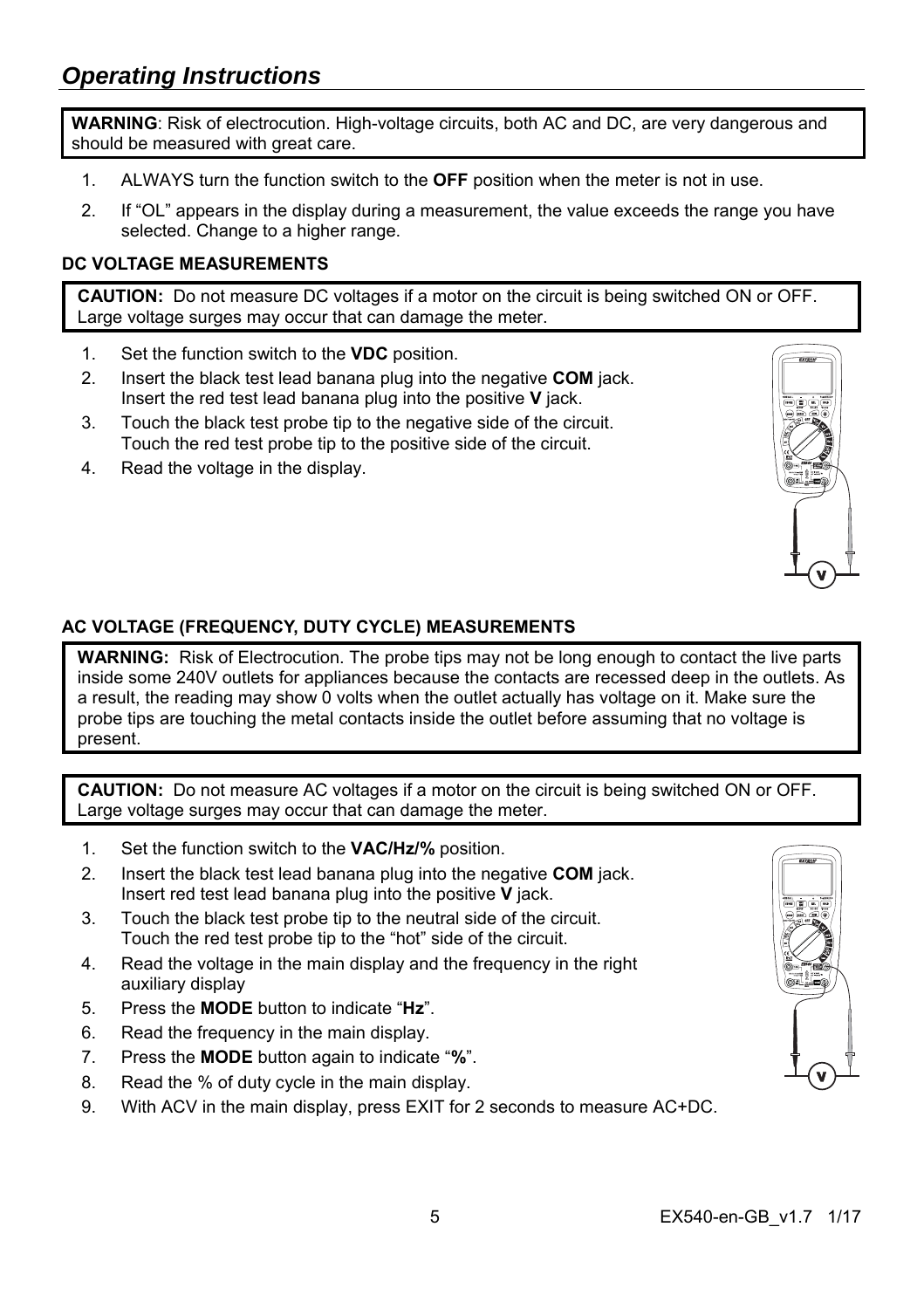**CAUTION:** Do not measure mV voltages if a motor on the circuit is being switched ON or OFF. Large voltage surges may occur that can damage the meter.

- 1. Set the function switch to the mV position.
- 2. Press the **MODE** button to indicate "**DC**" or "**AC**", or in AC range press **EXIT** for two seconds and chose "AC+DC"
- 3. Insert the black test lead banana plug into the negative **COM** jack. Insert the red test lead banana plug into the positive **V** jack.
- 4. Touch the black test probe tip to the negative side of the circuit. Touch the red test probe tip to the positive side of the circuit.
- 5. Read the mV voltage in the main display.
- 6. With AC mV in the main display, press EXIT for 2 seconds to measure AC+DC.



# **DC CURRENT MEASUREMENTS**

**CAUTION:** Do not make 20A current measurements for longer than 30 seconds. Exceeding 30 seconds may cause damage to the meter and/or the test leads.

- 1. Insert the black test lead banana plug into the negative **COM** jack.
- 2. For current measurements up to 4000µA DC, set the function switch to the **µA** position and insert the red test lead banana plug into the **µA/mA** jack.
- 3. For current measurements up to 400mA DC, set the function switch to the **mA** position and insert the red test lead banana plug into the **µA/mA** jack.
- 4. For current measurements up to 20A DC, set the function switch to the **10A/HZ/%** position and insert the red test lead banana plug into the **10A** jack.
- 5. Press the **MODE** button to indicate "**DC**" on the display.
- 6. Remove power from the circuit under test, then open up the circuit at the point where you wish to measure current.
- 7. Touch the black test probe tip to the negative side of the circuit. Touch the red test probe tip to the positive side of the circuit.
- 8. Apply power to the circuit.
- 9. Read the current in the display.

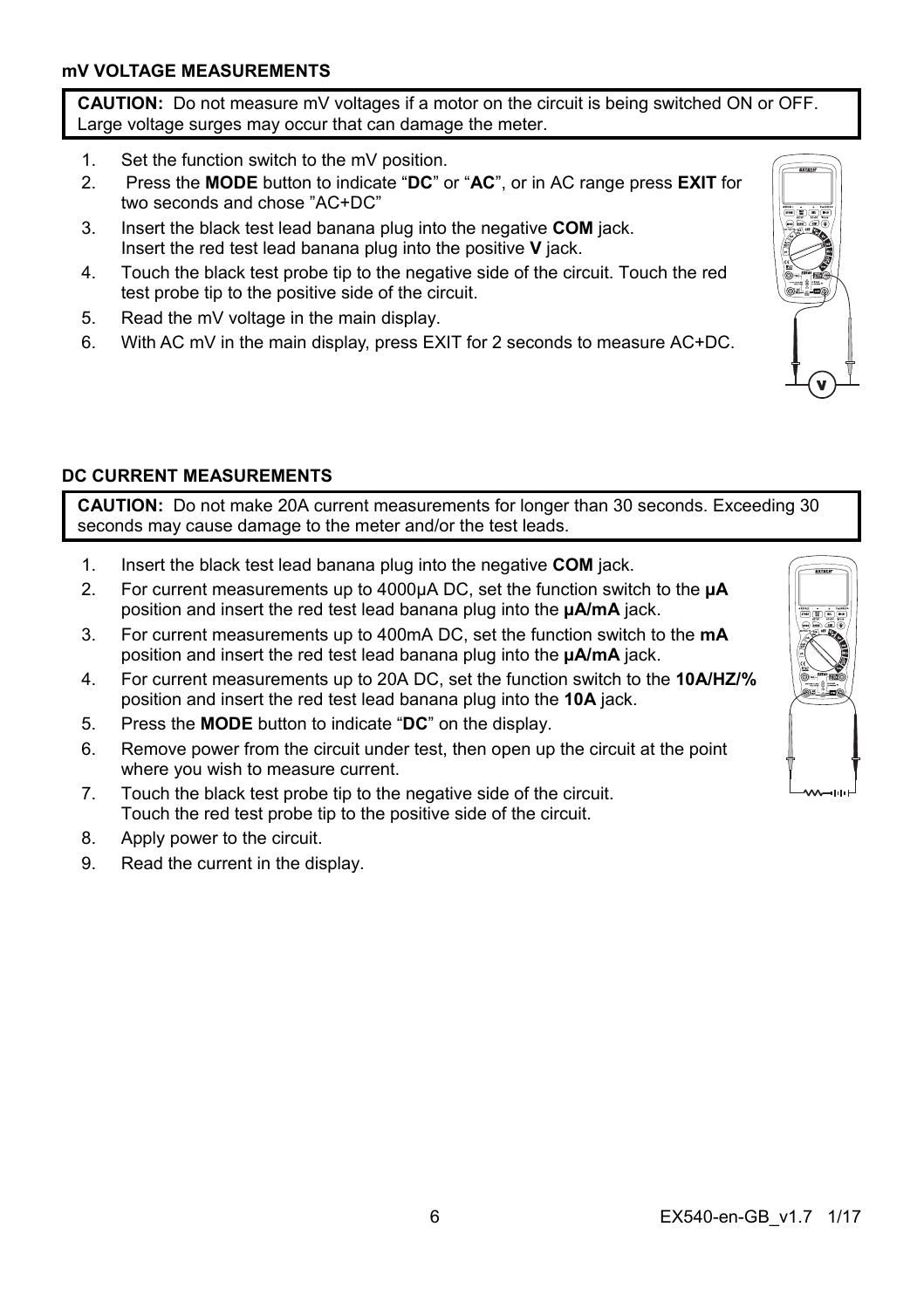# **AC CURRENT (FREQUENCY, DUTY CYCLE) MEASUREMENTS**

**CAUTION:** Do not make 20A current measurements for longer than 30 seconds. Exceeding 30 seconds may cause damage to the meter and/or the test leads.

- 1. Insert the black test lead banana plug into the negative **COM** jack.
- 2. For current measurements up to 4000µA AC, set the function switch to the **µA** position and insert the red test lead banana plug into the **µA/mA** jack.
- 3. For current measurements up to 400mA AC, set the function switch to the **mA** position and insert the red test lead banana plug into the **µA/mA** jack.
- 4. For current measurements up to 20A AC, set the function switch to the **10A/HZ/%** position and insert the red test lead banana plug into the **10A** jack.
- 5. Press the **MODE** button to indicate "**AC**" on the display.
- 6. Remove power from the circuit under test, then open up the circuit at the point where you wish to measure current.
- 7. Touch the black test probe tip to the neutral side of the circuit. Touch the red test probe tip to the "hot" side of the circuit.
- 8. Apply power to the circuit.
- 9. Read the current in the display. In the 10AAC range, right auxiliary display frequency.
- 10. Press and hold the **MODE** button to indicate "**Hz**".
- 11. Read the frequency in the display.
- 12. Momentarily press the **MODE** button again to indicate "**%**".
- 13. Read the % duty cycle in the display.
- 14. Press and hold the **MODE** button to return to current measurement.
- 10. With ACA in the main display, press EXIT for 2 seconds to measure AC+DC.

## **RESISTANCE MEASUREMENTS**

**WARNING:** To avoid electric shock, disconnect power to the unit under test and discharge all capacitors before taking any resistance measurements. Remove the batteries and unplug the line cords.

- 1. Set the function switch to the **Ω CAP** <sup>→</sup><sup>*n*</sup> position.
- 2. Insert the black test lead banana plug into the negative **COM** jack. Insert the red test lead banana plug into the positive  $\Omega$  jack.
- 3. Press the **MODE** button to indicate " $\Omega$ " on the display.
- 4. Touch the test probe tips across the circuit or part under test. It is best to disconnect one side of the part under test so the rest of the circuit will not interfere with the resistance reading.
- 5. Read the resistance in the display.

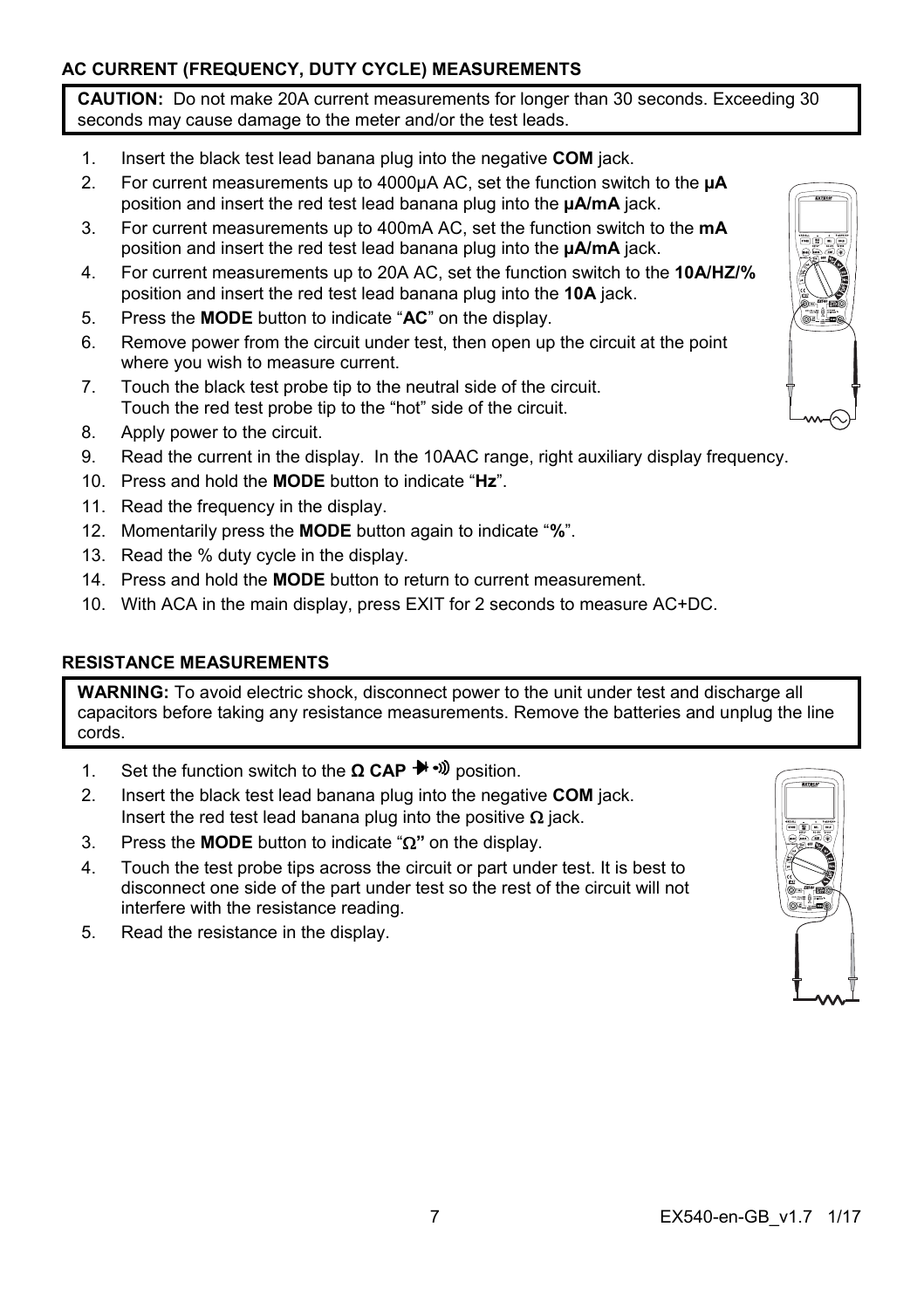# **CONTINUITY CHECK**

**WARNING:** To avoid electric shock, never measure continuity on circuits or wires that have voltage on them.

- 1. Set the function switch to the **Ω CAP** <sup>→</sup> Dosition.
- 2. Insert the black lead banana plug into the negative **COM** jack. Insert the red test lead banana plug into the positive  $\Omega$  jack.
- 3. Press the **MODE** button to indicate" "and "**Ω"** on the display
- 4. Touch the test probe tips to the circuit or wire you wish to check.
- 5. If the resistance is less than approximately  $35\Omega$ , the audible signal will sound. If the circuit is open, the display will indicate "**OL**".

## **DIODE TEST**

- 1. Set the function switch to the **Ω CAP** <sup>→</sup><sup>*n*</sup> position.
- 2. Insert the black test lead banana plug into the negative **COM** jack and the red test lead banana plug into the positive **V** jack.
- 3. Press the **MODE** button to indicate  $\mathbf{H}$  " and "**V**" on the display.
- 4. Touch the test probes to the diode under test. Forward voltage will typically indicate 0.400 to 0.700V. Reverse voltage will indicate "**OL**". Shorted devices will indicate near 0V and an open device will indicate "**OL**" in both polarities.

## **CAPACITANCE MEASUREMENTS**

**WARNING:** To avoid electric shock, disconnect power to the unit under test and discharge all capacitors before taking any capacitance measurements. Remove the batteries and unplug the line cords.

- 1. Set the rotary function switch to the **Ω CAP** → D position.
- 2. Insert the black test lead banana plug into the negative **COM** jack.
- 3. Insert the red test lead banana plug into the positive **V** jack.
- 4. Press the **MODE** button to indicate "**F**"
- 5. Touch the test leads to the capacitor to be tested.
- 6. Read the capacitance value in the display







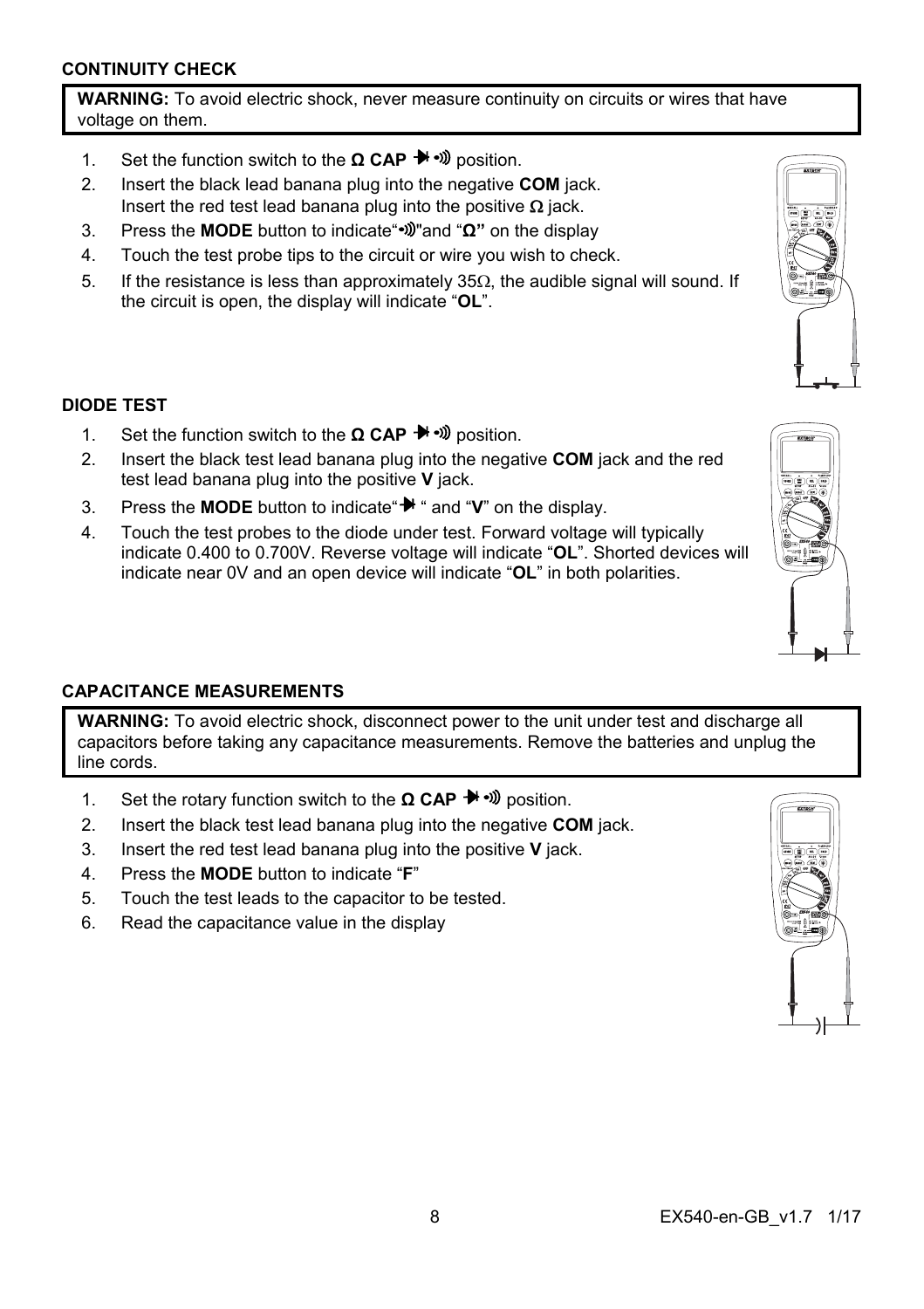#### **TEMPERATURE MEASUREMENTS**

- 1. Set the function switch to the **Temp** position.
- 2. Insert the Temperature Probe into the input jacks, making sure to observe the correct polarity.
- 3. Press the **MODE** button to indicate "**ºF**" or "**ºC**"
- 4. Touch the Temperature Probe head to the part whose temperature you wish to measure. Keep the probe touching the part under test until the reading stabilizes (about 30 seconds).
- 5. Read the temperature in the display.
- **Note:** The temperature probe is fitted with a type K mini connector. A mini connector to banana connector adaptor is supplied for connection to the input banana jacks.

#### **FREQUENCY (DUTY CYCLE) MEASUREMENTS (ELECTRONIC)**

- 1. Set the rotary function switch to the **Hz/%** position.
- 2. Insert the black lead banana plug into the negative **COM** jack and the red test lead banana plug into the positive **Hz** jack.
- 3. Touch the test probe tips to the circuit under test.
- 4. Read the frequency on the display.
- 5. Press the **MODE** button to indicate "**%**".
- 6. Read the % duty cycle in the display.

## **% 4 – 20mA MEASUREMENTS**

- 1. Set up and connect as described for DC mA measurements.
- 2. Set the rotary function switch to the **4-20mA%** position.
- 3. The meter will display loop current as a % with 0mA=-25%, 4mA=0%, 20mA=100%, and 24mA=125%.

# **AUTORANGING/MANUAL RANGE SELECTION**

When the meter is first turned on, it automatically goes into AutoRanging. This automatically selects the best range for the measurements being made and is generally the best mode for most measurements. For measurement situations requiring that a range be manually selected, perform the following:

- 1. Press the **RANGE** key. The "**AUTO"** display indicator will turn off.
- 2. Press the **RANGE** key to step through the available ranges until you select the range you want.
- 3. To exit the Manual Ranging mode and return to Autoranging, press **EXIT**

**Note:** Manual ranging does not apply for the Temperature functions.

#### **MAX/MIN**

- 1. Press the **MAX/MIN** key to activate the MAX/MIN recording mode. The display icon "**MAX**" will appear. The meter left auxiliary display will display and hold the maximum reading and will update only when a new "max" occurs. The display icon "**MIN**" will appear. The right auxiliary display meter will display and hold the minimum reading and will update only when a new "min" occurs.
- 2. To exit MAX/MIN mode press **EXIT**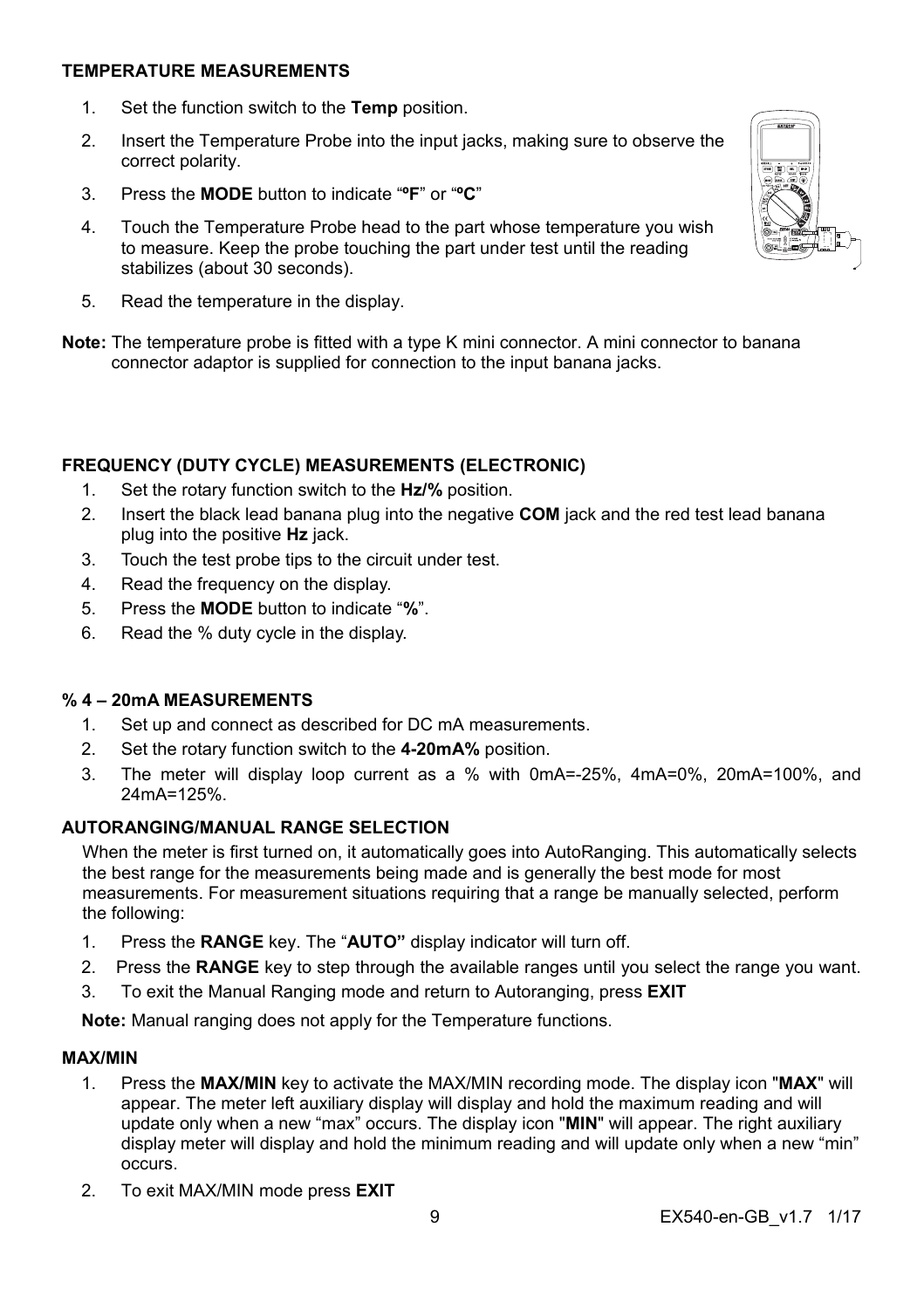#### **RELATIVE MODE**

The relative measurement feature allows you to make measurements relative to a stored reference value. A reference voltage, current, etc. can be stored and measurements made in comparison to that value. The displayed value is the difference between the reference value and the measured value.

- 1. Perform the measurement as described in the operating instructions.
- 2. Press the **REL** button to store the reading in the display and the "**▲**" indicator will appear on the display.
- 3. The Right auxiliary display displays the initial reading (the stored value)
- 4. The Left auxiliary display displays the actual currently measured value.
- 5. Main display displays the Relative value (currently measured value minus the stored value).

#### **DISPLAY BACKLIGHT**

Press the  $\mathbb{R}^k$  key to turn the backlight on. The backlight will automatically turn off after SET time. Press the EXIT button to exit the backlight on mode.

#### **HOLD**

The hold function freezes the reading in the display. Press the **HOLD** key momentarily to activate or to exit the **HOLD** function.

#### **PEAK HOLD**

The Peak Hold function captures the peak AC or DC voltage or current. The meter can capture negative or positive peaks as fast as 1 millisecond in duration.

Set the rotary dial to your preferred setting. Press and Hold the **HOLD** button for 3 seconds and release. Now momentarily press the **HOLD** button, "**PEAK**" will appear along with "**MAX**" that will display in **left auxiliary display** and **MIN**" will display in **right auxiliary display**. Momentarily press the **HOLD** button again and "**PEAK Hold**" will appear. The meter will update the dispay each time a higher or lower peak occurs**. Press the** EXIT **button to exit the** PEAK **mode.** Auto Power Off feature will be disabled automatically in this mode.

# **DATA STORAGE**

- 1. Set the function switch to the measurement function desired.
- 2. Press the STORE button to enter the STORE function. The left upper aux display indicates the current storage location (0000 to 9999). New measurements will begin storing into the next location.
- 3. Press the PEAKHOLD button to change into the initial storage number 0000. (Press it again to change back). On the right upper aux display shows XXXX which states how many current storage locations are used.
- 4. Press STORE button again to enter into recording interval time set up function.
- 5. The left upper aux display indicates 0000 S, which is the recording sample rate; use the  $+ 8 1$ buttons to select the sample rate desired (0 to 255 sec)
- 6. Set the sample rate to 0000 S for manual recording. In this mode, each press of the STORE button will save one measurement reading.
- 7. Set the sample rate to 1 to 255 S for automatic recording. In this mode, pressing the STORE button will start data recording at the set sample rate.
- 8. Press the EXIT button to end the recording session.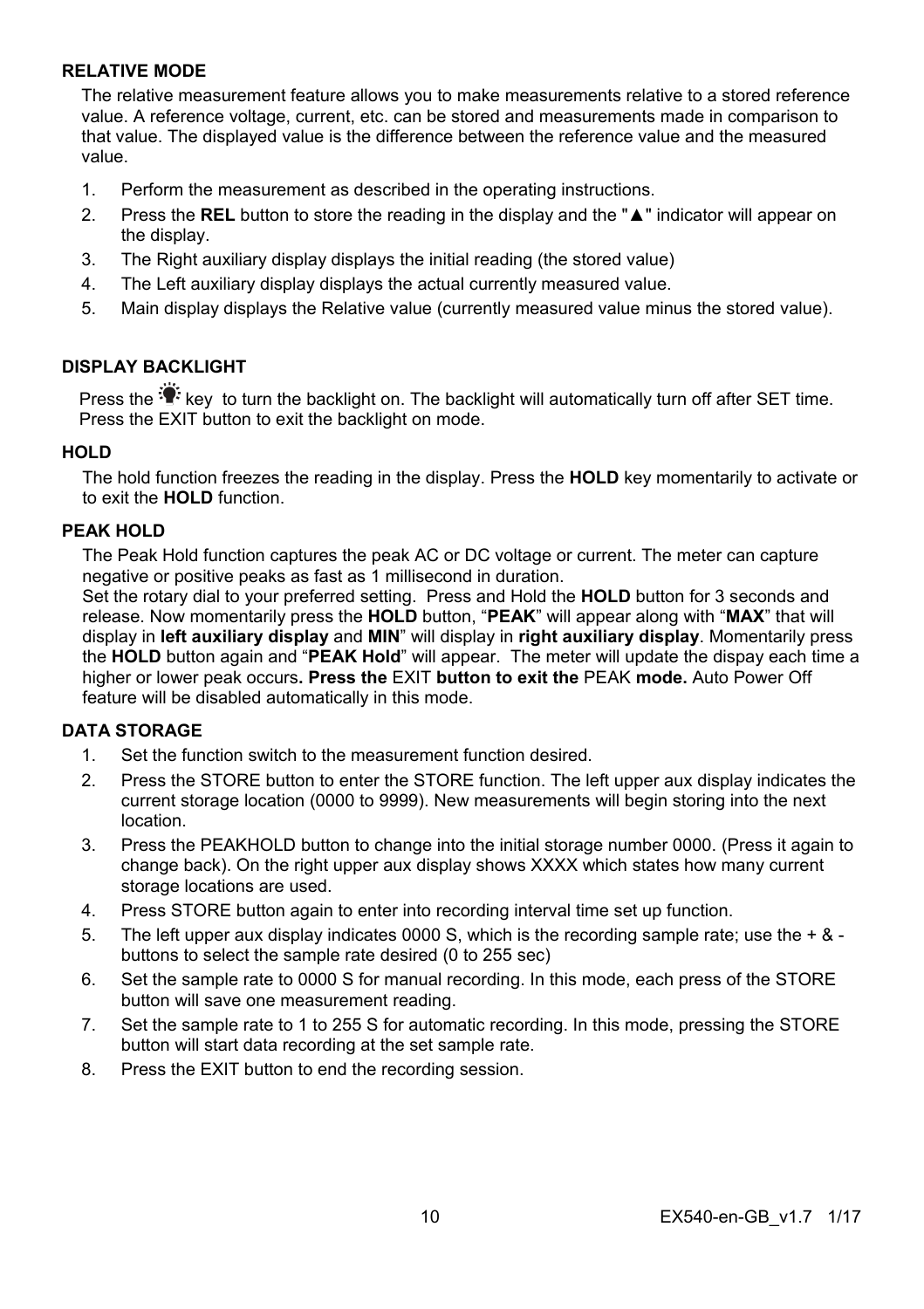# **DATA STORAGE RECALL**

- 1. Press STORE button for two seconds to enter into RECALL function.
- 2. On the left upper aux display will show XXXX, which is the current storage location. The right aux display will show XXXX, which is the number of storage locations currently used.
- 3. Press the + or button to select the storage location. The value in that location will be indicated in the main display.
- 4. Press the PEAKHOLD button once to continuously scan data from 0000 to XXXX. Press again then scan again.
- 5. Press the EXIT button to end the recall session.

#### **CLEARING MEMORY**

To clear the memory of all stored data, from the OFF position, hold the EXIT button and switch the function switch to any position. Release the EXIT button and the LCD will flash 3 times and a buzzer will beep three times. Memory is now clear.

## **PC WIRELESS COMMUNICATION:**

- 1. Install and launch the pc software
- 2. Press and Hold the backlight button for two seconds to enter RF wireless transmit mode.
- 3. The RF icon  $\sqrt{\binom{y}{y}}$  will appear on the display.
- 4. When communication is established, the RF icon on the display will blink and the led indicator on the receiver will also blink.
- 5. Once per second, the data will be displayed on the pc screen, plotted and inserted into a list.
- 6. Hold the backlight button for two seconds to exit the RF wireless transmit mode

# **SENDING STORED DATA TO THE PC**

- 1. Launch the pc software
- 2. Press the STORE button for two seconds to enter into data RECALL function.
- 3. Press the HOLD button for two seconds. The RF transmit icon will flash while the stored data is sent to the pc

#### **SETUP**

- 1. Press and Hold the RANGE/SETUP button for two seconds to enter the SET function. The first of five settable functions will appear.
- 2. Press the RANGE button to step through the functions
	- A: Upper limit buzzer alarm OFF or Value B: Lower limit buzzer alarm OFF or Value C: Auto power off time<br>
	D: Button beener<br>
	ON/OFF D: Button beeper E: Back light time OFF, 10 to 30 sec
- Use the  $+$ ,  $\blacktriangleleft$ , and  $\blacktriangleleft$  buttons to select and change conditions and digits.
- 3. Press the RANGE/SETUP button until the meter returns to the normal display to exit this mode.

## **AC+DC**

In the measuring modes VAC, mV(AC), 10A(AC), mA(AC) and uA(AC), press the EXIT button for 2 seconds to enter into AC+DC testing. The precision is the same as in the AC measure modes. The LCD shows AC+DC icon. Press the EXIT button to exit the mode.

# **LOW BATTERY INDICATION**

When the  $\overline{12}$  icon appears in the display, the battery should be replaced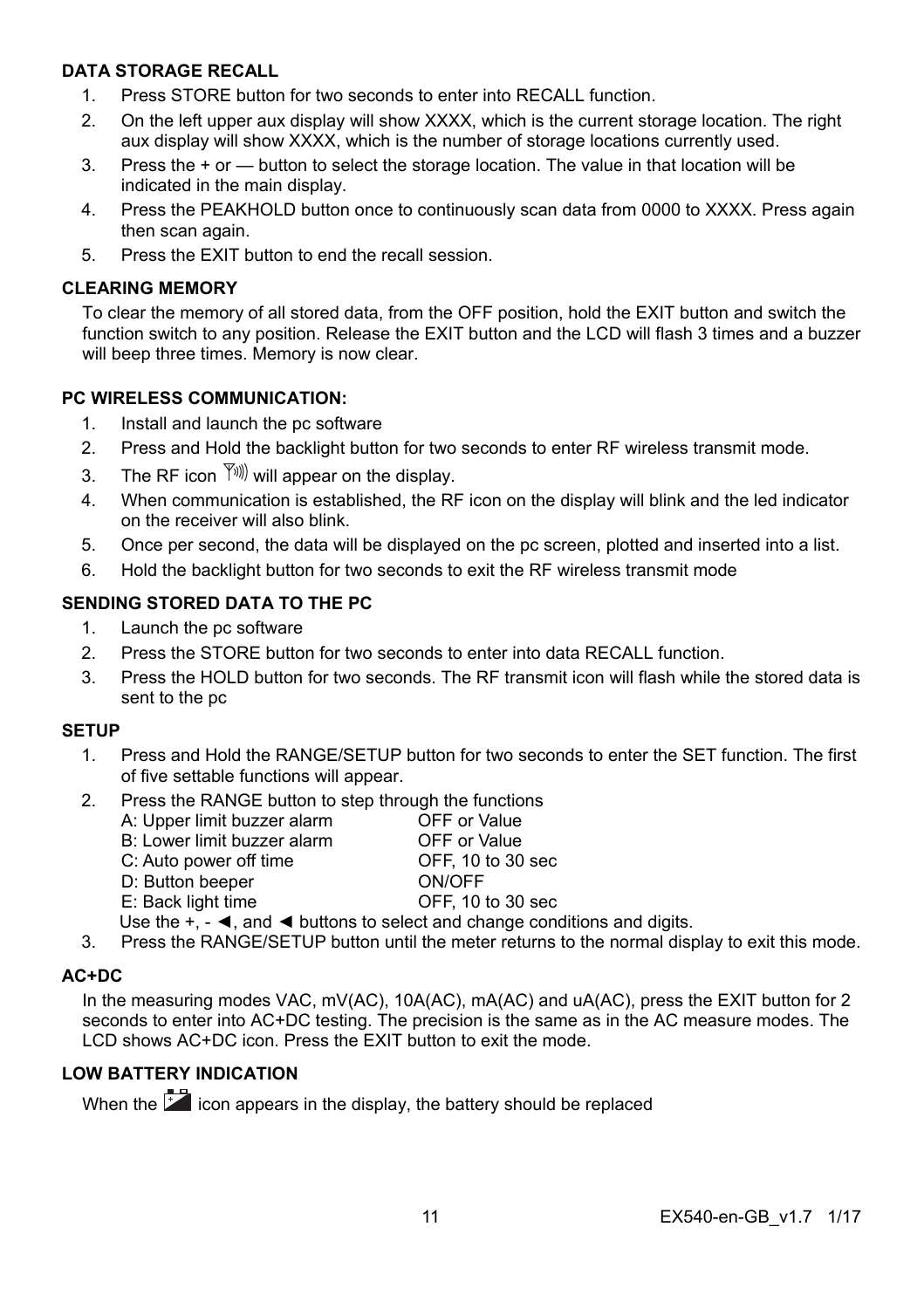# *Maintenance*

**WARNING**: To avoid electric shock, disconnect the test leads from any source of voltage before removing the back cover or the battery or fuse covers.

**WARNING:** To avoid electric shock, do not operate your meter until the battery and fuse covers are in place and fastened securely.

This MultiMeter is designed to provide years of dependable service, if the following care instructions are performed:

- 1. **KEEP THE METER DRY**. If it gets wet, wipe it off.
- 2. **USE AND STORE THE METER IN NORMAL TEMPERATURES.** Temperature extremes can shorten the life of the electronic parts and distort or melt plastic parts.
- 3. **HANDLE THE METER GENTLY AND CAREFULLY.** Dropping it can damage the electronic parts or the case.
- 4. **KEEP THE METER CLEAN.** Wipe the case occasionally with a damp cloth. DO NOT use chemicals, cleaning solvents, or detergents.
- 5. **USE ONLY FRESH BATTERIES OF THE RECOMMENDED SIZE AND TYPE.** Remove old or weak batteries so they do not leak and damage the unit.
- 6. **IF THE METER IS TO BE STORED FOR A LONG PERIOD OF TIME**, the batteries should be removed to prevent damage to the unit.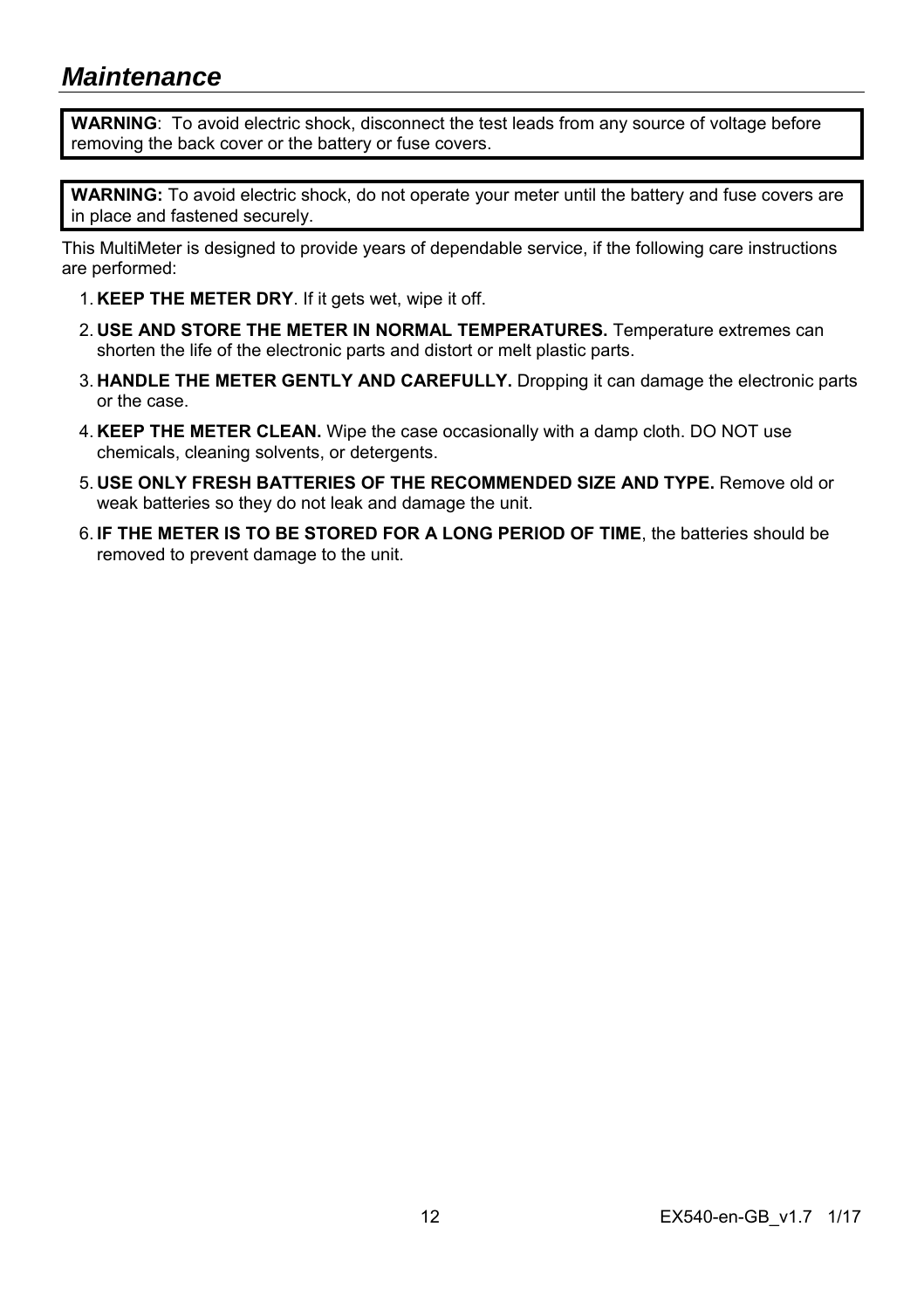#### **BATTERY INSTALLATION**

**WARNING**: To avoid electric shock, disconnect the test leads from any source of voltage before removing the battery cover.

- 1. Turn power off and disconnect the test leads from the meter.
- 2. Open the rear battery cover by removing two screws (B) using a Phillips head screwdriver.
- 3. Insert the battery into battery holder, observing the correct polarity.
- 4. Put the battery cover back in place. Secure with the screws.



Never dispose of used batteries or rechargeable batteries in household waste. As consumers, users are legally required to take used batteries to appropriate collection sites, the retail store where the batteries were purchased, or wherever batteries are sold. **Disposal:** Do not dispose of this instrument in household waste. The user is obligated to take end-of-life devices to a designated collection point for the disposal of electrical and electronic equipment.

**WARNING:** To avoid electric shock, do not operate the meter until the battery cover is in place and fastened securely.

**NOTE:** If your meter does not work properly, check the fuses and batteries to make sure that they are still good and that they are properly inserted.

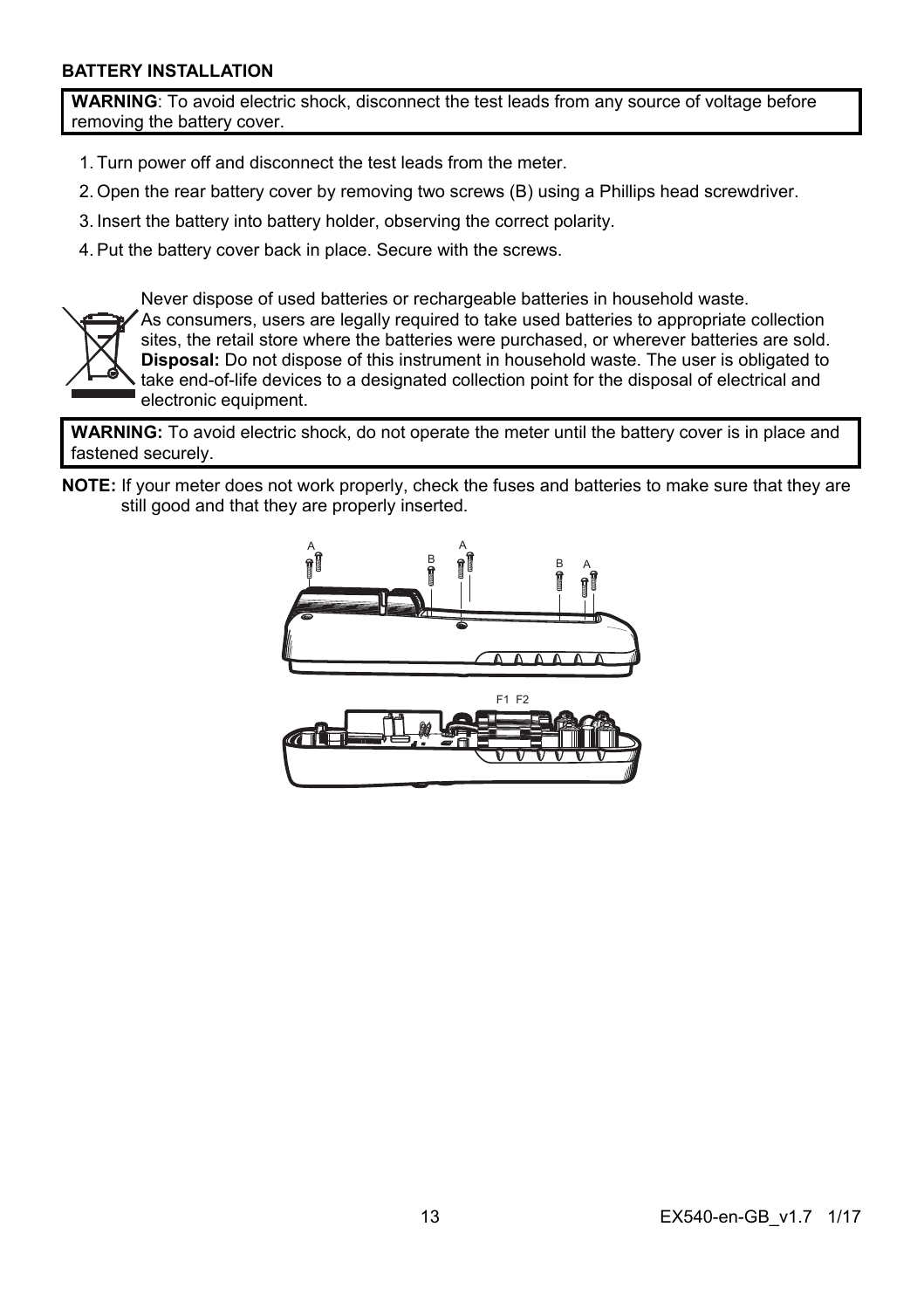## **REPLACING THE FUSES**

**WARNING**: To avoid electric shock, disconnect the test leads from any source of voltage before removing the meter cover.

- 1. Disconnect the test leads from the meter.
- 2. Remove the protective rubber holster.
- 3. Remove the battery cover (two "B" screws) and the battery.
- 4. Remove the six "A" screws securing the rear cover.
- 5. Gently remove the old fuse and install the new fuse into the holder.
- 6. Always use a fuse of the proper size and value 0.5A/1000V fast blow for the 400mA range [SIBA 70-172-40.0,5] (6.3x32mm), 10A/1000V fast blow for the 20A range [SIBA 50-199-06.10] (10x38mm).
- 7. Replace and secure the rear cover, battery and battery cover.

**WARNING**: To avoid electric shock, do not operate your meter until the fuse cover is in place and fastened securely.

#### **FCC Part 15**

This equipment has been tested and found to comply with the limits for a Class B digital device, pursuant to part 15 of the FCC Rules. These limits are designed to provide reasonable protection against harmful interference in a residential installation. This equipment generates, uses and can radiate radio frequency energy and, if not installed and used in accordance with the instructions, may cause harmful interference to radio communications. However, there is no guarantee that interference will not occur in a particular installation. If this equipment does cause harmful interference to radio or television reception, which can be determined by turning the equipment off and on, the user is encouraged to try to correct the interference by one or more of the following measures:

- —Reorient or relocate the receiving antenna.
- —Increase the separation between the equipment and receiver.
- —Connect the equipment into an outlet on a circuit different from that to which the receiver is connected.
- —Consult the dealer or an experienced radio/TV technician for help.

**Warning:** Changes or modifications not expressly approved by the party responsible for compliance could void the user's authority to operate the equipment.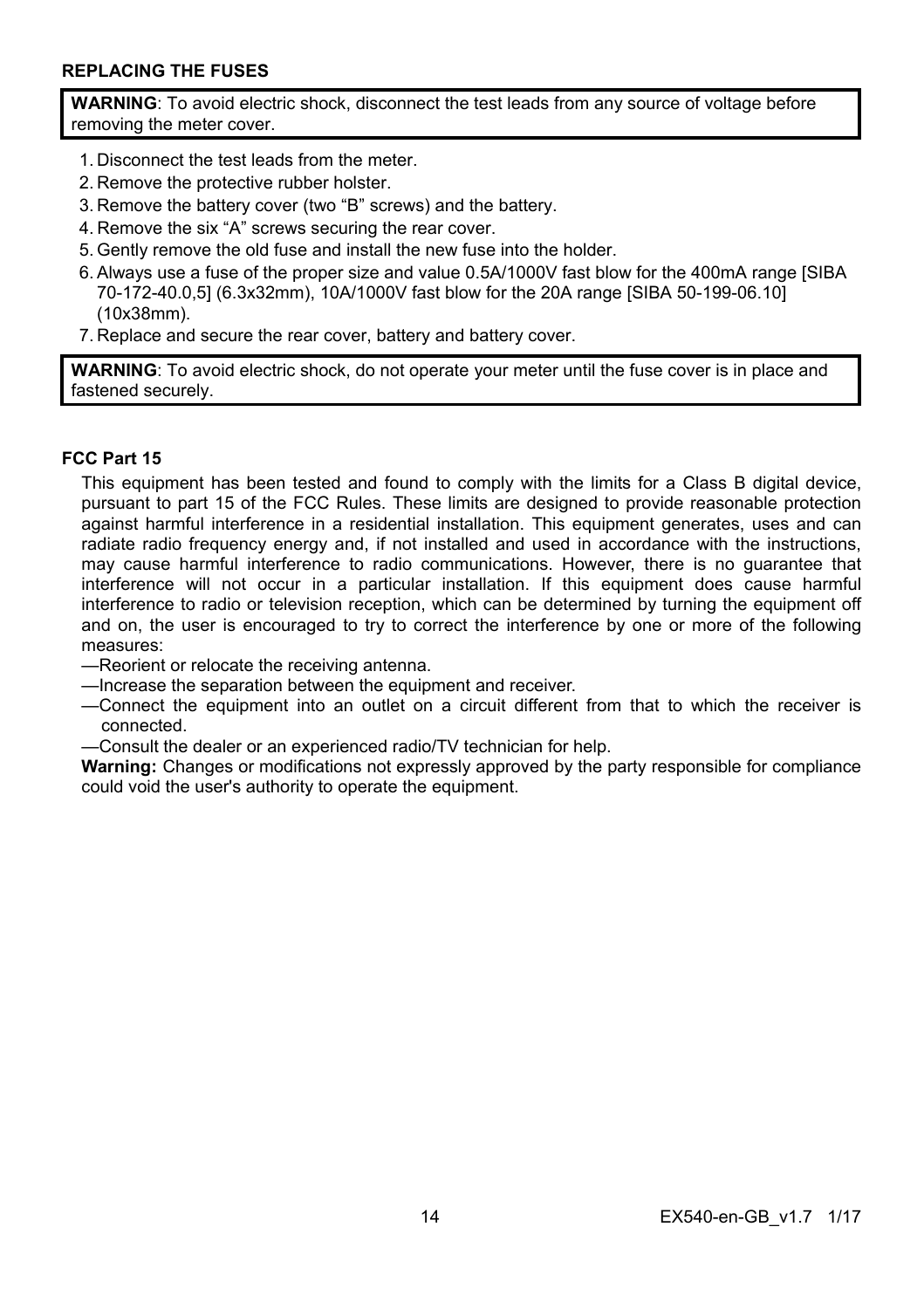# *Specifications*

| Function                                       | Range                                                                 | Resolution          | Accuracy                         |  |
|------------------------------------------------|-----------------------------------------------------------------------|---------------------|----------------------------------|--|
| DC Voltage                                     | 400mV                                                                 | $0.01$ m $V$        |                                  |  |
|                                                | 4V                                                                    | 0.0001V             |                                  |  |
|                                                | 40V                                                                   | 0.001V              | $\pm$ (0.06% reading + 2 digits) |  |
|                                                | 400V                                                                  | 0.01V               |                                  |  |
|                                                | 1000V                                                                 | 0.1V                | $\pm$ (0.1% reading + 2 digits)  |  |
| AC Voltage                                     | 400mV                                                                 | $0.01$ m $V$        | $\pm$ (1.0% reading + 4digits)   |  |
| $(AC+DC)$<br>50 to 1000Hz                      | 4V                                                                    | 0.0001V             |                                  |  |
|                                                | 40V                                                                   | 0.001V              |                                  |  |
|                                                | 400V                                                                  | 0.01V               | $\pm$ (1.0% reading + 3digits)   |  |
|                                                | 1000V                                                                 | 0.1V                |                                  |  |
|                                                | All AC voltage ranges are specified from 5% of range to 100% of range |                     |                                  |  |
| <b>DC Current</b>                              | 400μA                                                                 | $0.01\mu A$         |                                  |  |
|                                                | 4000µA                                                                | 0.1 <sub>µ</sub> A  |                                  |  |
|                                                | 40 <sub>m</sub> A                                                     | 0.001mA             | $\pm$ (1.0% reading + 3 digits)  |  |
|                                                | 400mA                                                                 | 0.01mA              |                                  |  |
|                                                | 10A                                                                   | 0.001A              |                                  |  |
|                                                | (20A: 30 sec max with reduced accuracy)                               |                     |                                  |  |
| <b>AC Current</b><br>$(AC+DC)$<br>50 to 1000Hz | 400μA                                                                 | 0.01 <sub>µ</sub> A |                                  |  |
|                                                | 4000μA                                                                | $0.1\muA$           | $\pm$ (1.5% reading + 3 digits)  |  |
|                                                | 40 <sub>m</sub> A                                                     | 0.001mA             |                                  |  |
|                                                | 400mA                                                                 | 0.01mA              |                                  |  |
|                                                | 10A                                                                   | 0.001A              |                                  |  |
|                                                | (20A: 30 sec max with reduced accuracy)                               |                     |                                  |  |
|                                                | All AC voltage ranges are specified from 5% of range to 100% of range |                     |                                  |  |

NOTE: Accuracy is stated at 18°C to 28°C (65°F to 83°F) and less than 75% RH.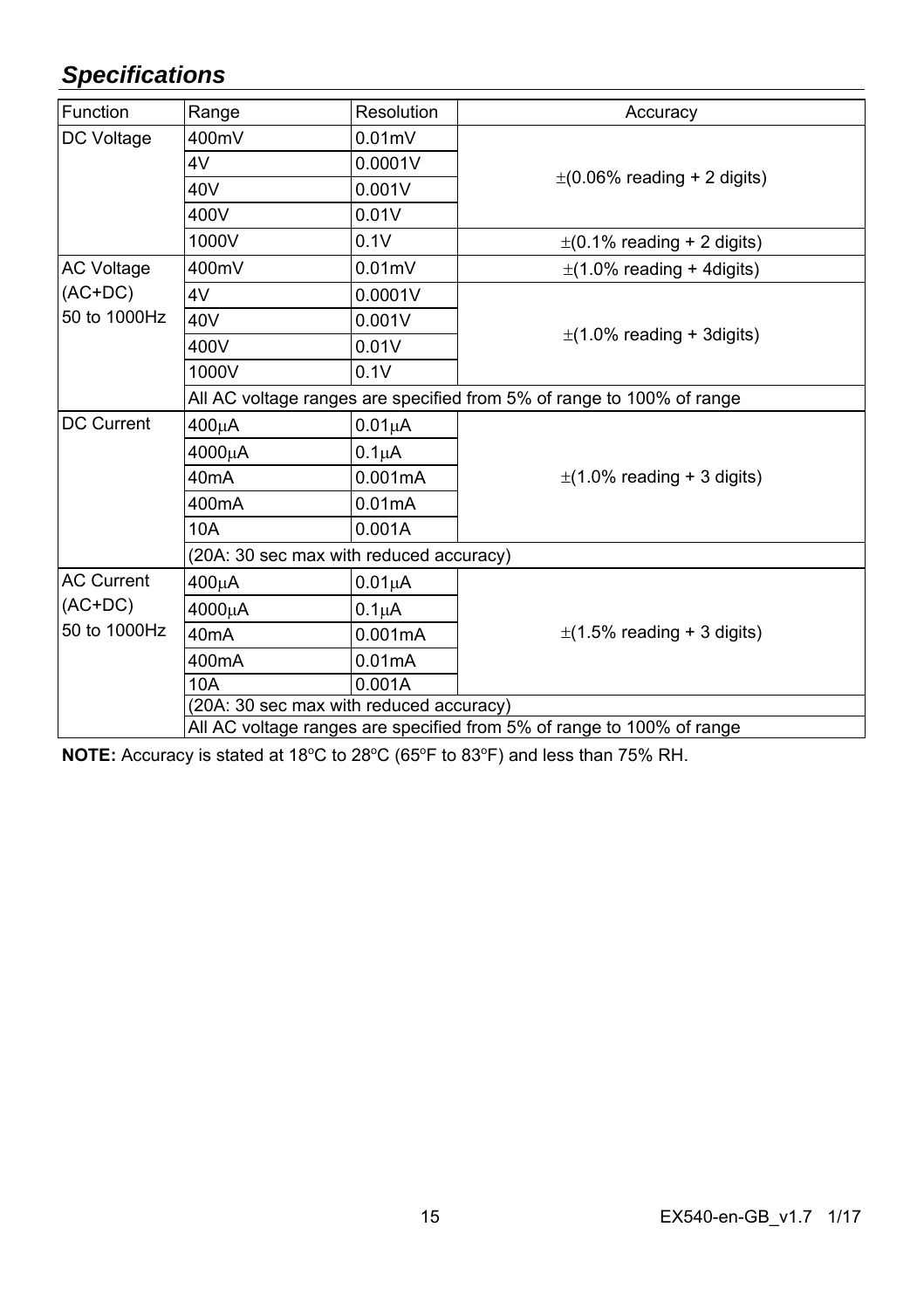| <b>Function</b> | Range             | <b>Resolution</b>                      | Accuracy                                                                    |
|-----------------|-------------------|----------------------------------------|-----------------------------------------------------------------------------|
| Resistance      | $400\Omega$       | $0.01\Omega$                           | $\pm$ (0.3% reading + 9 digits)                                             |
|                 | $4k\Omega$        | $0.0001k\Omega$                        |                                                                             |
|                 | $40k\Omega$       | $0.001k\Omega$                         |                                                                             |
|                 | $400k\Omega$      | $0.01k\Omega$                          | $\pm$ (0.3% reading + 4 digits)                                             |
|                 | $4M\Omega$        | $0.001M\Omega$                         |                                                                             |
|                 | $40M\Omega$       | $0.001M\Omega$                         | $\pm$ (2.0% reading + 10 digits)                                            |
| Capacitance     | 40nF              | 0.001nF                                |                                                                             |
|                 | 400nF             | 0.01nF                                 | $\pm$ (3.5% reading + 40 digits)                                            |
|                 | $4\mu$ F          | 0.0001 <sub>µ</sub> F                  |                                                                             |
|                 | 40 <sub>µ</sub> F | $0.001\mu F$                           | $\pm$ (3.5% reading + 10 digits)                                            |
|                 | 400µF             | $0.01 \mu F$                           |                                                                             |
|                 | 4000µF            | $0.1\mu F$                             |                                                                             |
|                 | 40 <sub>mF</sub>  | $0.001$ m $F$                          | $\pm$ (5% reading + 10 digits)                                              |
| Frequency       | 40Hz              | $0.001$ Hz                             |                                                                             |
| (electronic)    | 400Hz             | $0.01$ Hz                              |                                                                             |
|                 | 4kHz              | 0.0001kHz                              |                                                                             |
|                 | 40kHz             | 0.001kHz                               | $\pm$ (0.1% reading + 1 digits)                                             |
|                 | 400kHz            | $0.01$ kHz                             |                                                                             |
|                 | 4MHz              | 0.0001MHz                              |                                                                             |
|                 | 40MHz             | 0.001MHz                               |                                                                             |
|                 | 100MHz            | $0.01$ MHz                             | Not specified                                                               |
|                 |                   | 20% to 80% duty cycle and > 100kHz.    | Sensitivity: 0.8V rms min. @ 20% to 80% duty cycle and <100kHz; 5Vrms min @ |
| Frequency       | 40.00HZ-4KHz      | $0.01$ HZ to                           | $\pm$ (0.5% reading)                                                        |
| (electrical)    |                   | 0.001KHz                               |                                                                             |
|                 | Sensitivity:5Vrms |                                        |                                                                             |
| Duty Cycle      | 0.1 to 99.90%     | 0.01%                                  | $\pm$ (1.2% reading + 2 digits)                                             |
|                 |                   |                                        | Pulse width: 100µs - 100ms, Frequency: 5Hz to 150kHz                        |
| Temp            | -58 to 1382°F     | $0.1^{\circ}F$                         | $\pm$ (1.0% reading + 4.5°F)                                                |
| $(type-K)$      | -50 to 750°C      | $0.1^{\circ}$ C                        | $\pm$ (1.0% reading + 2.5°C)                                                |
|                 |                   |                                        | (probe accuracy not included)                                               |
| 4-20mA%         | -25 to 125%       | 0.01%                                  | ±50 digits                                                                  |
|                 |                   | 0mA=-25%, 4mA=0%, 20mA=100%, 24mA=125% |                                                                             |

**Note:** Accuracy specifications consist of two elements:

(% reading) – This is the accuracy of the measurement circuit.

 $\bullet$  (+ digits) – This is the accuracy of the analog to digital converter.